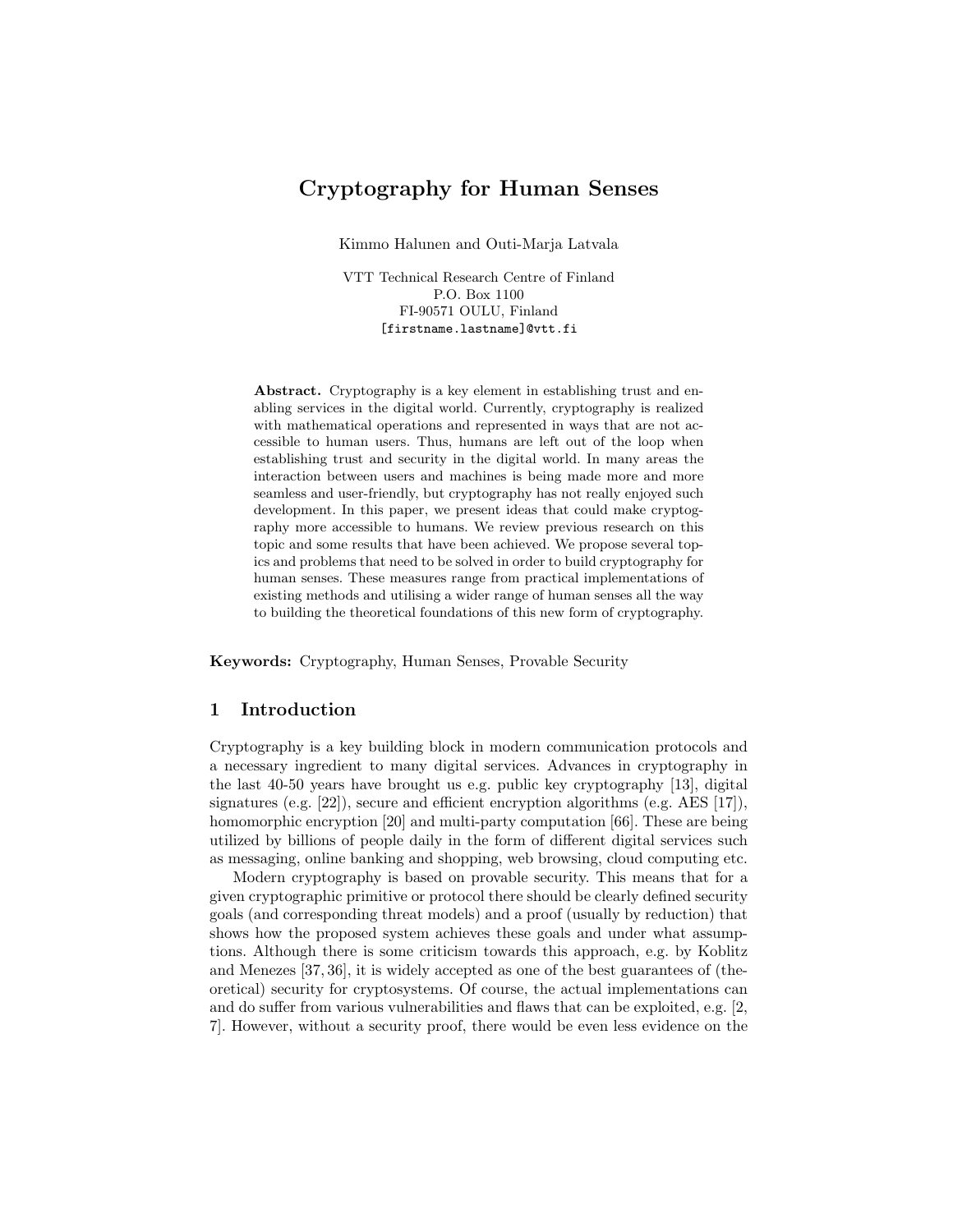security of a cryptosystem, even if the implementation may fail in ways that are not envisioned in the original threat model, e.g. side channels through timing, power consumption etc.

Despite these advances and the benefits that have been gained, there is an area of cryptography that is not covered in great detail and which lacks comprehensive solutions. The current paradigm of provable security tends to leave the human users of systems out of the picture and to build the security models around the ubiquitous client-server model of communications. This model is of course perfectly adequate in machine to machine communications, but it is not enough for describing the human factor, which the user brings to the system.

In addition to the above paradigm, modern cryptography is almost completely outside of human capabilities. In order to use encryption, authentication and other cryptographic functionalities, users need to utilise a computer to carry out the cryptographic tasks. There is only one notable exception, visual cryptography [52], where a human user can decrypt the machine-encrypted message by merely looking at the correctly positioned shares of the message.

We propose to shift the paradigm from defining security goals in a way that leads to cryptographic systems only accessible to computers and other machines towards more human-friendly cryptography. We argue that it should be possible to build cryptographic protocols and primitives that have meaningful security goals and provable security under reasonable assumptions and that are accessible with human senses and human intelligence and "computing power". The capabilities of the human user should be integral to the scheme.

Bringing about a change in the current and in many ways very good paradigm raises some questions. What would this new approach achieve? Why would we need such human-friendly systems, when we have very good mechanisms that can be run on computers and computers are becoming more and more ubiquitous? The answer lies partly already in the second question and in the changes that are coming about in our society. We are now giving a lot of power to the machines and algorithms run by very opaque systems. Artificial intelligence (AI) and machine learning have become parts of our everyday life and different algorithms affect us in many ways. This development is not without problems and many potentially adverse effects of this development have been discussed in [10].

One problem with this development is that we have no mechanisms to use human senses to evaluate the correctness of these computations and algorithms. This needs to change and there are valid and good cryptographic methods to build trust, transparency and privacy to these systems. The old adage of "trust, but verify" should apply to decisions made by AI and algorithms. However, we need cryptography that is accessible to human users and that can build trust and verification capabilities for human-machine interaction. Some ideas towards this kind of functionality, especially in the augmented and virtual reality domains, has been presented in [28].

This paper is organised as follows. The next section presents the previous work on the topic of cryptography (and other closely related fields) and human interaction with human senses. The third section presents our ideas on how to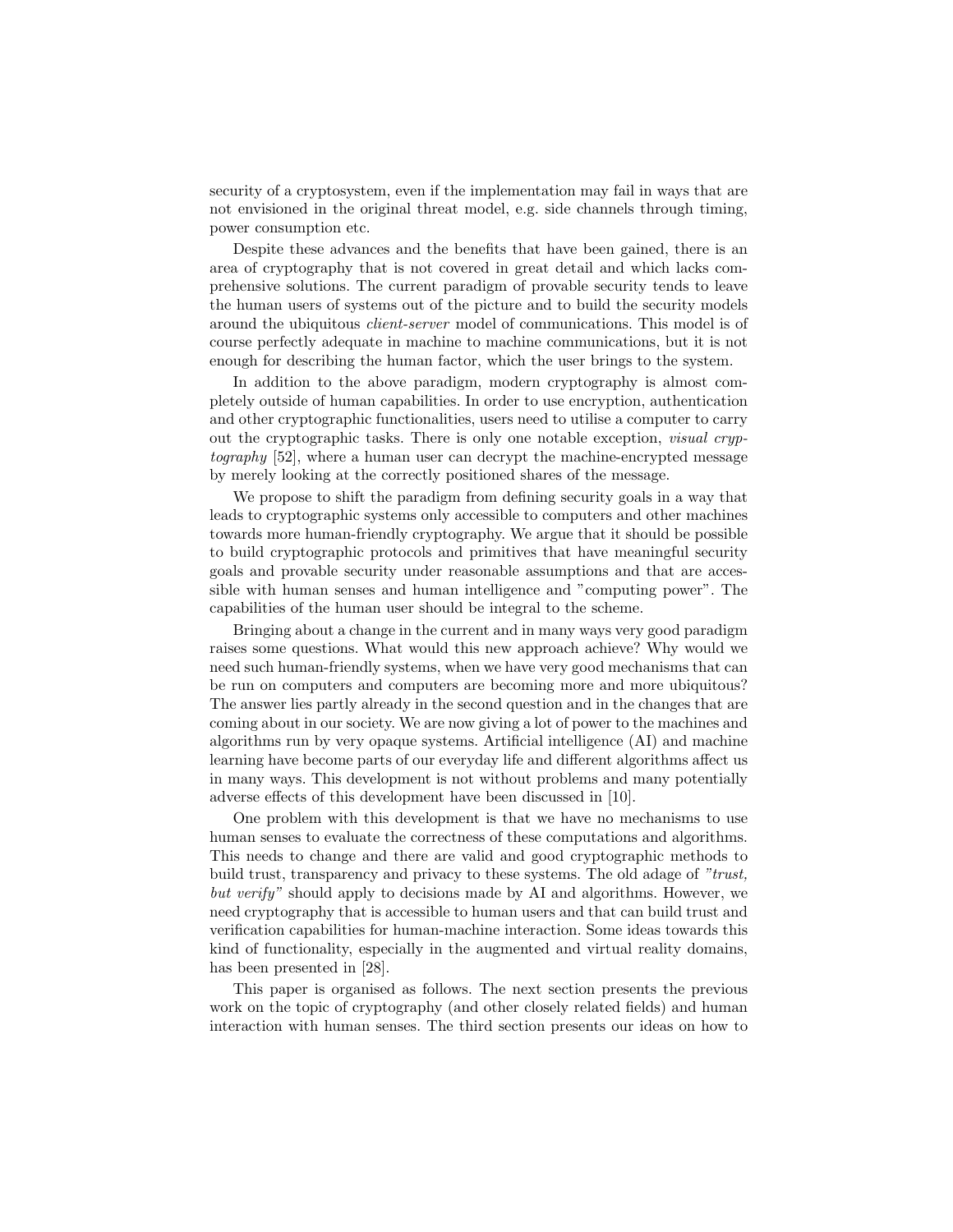address this problem and what possible venues of research could lead into better solutions. We end the paper with discussion and conclusions of our work.

# 2 Previous Work

Previous work directly focusing on this problem of cryptography for human senses is fairly scarce. There are many ways in which usability of security measures has been studied and also interesting proposals on specific domains such as authentication, where some focus has been given to user-friendliness and some results have been achieved. On the other hand, comprehensive solutions to the problem of cryptography for human senses are not available. Furthermore, there is an almost complete lack of theoretical study over this topic.

### 2.1 Visual Cryptography

Visual cryptography is one of the only solutions that address the problem of cryptography for human senses. The original idea of [52] shows how to construct a visual encryption of a picture (black and white) that can be decrypted by just watching the shares. The method is based on secret sharing and a picture can be encrypted into two or more shares. This requires machine computations. The decryption requires the different shares to be aligned correctly. After this, the secret image appears and the user can see the secret image without any computational help.

There are several extensions to the original scheme for example to color images [29], rotating images [61] and other capabilities [6, 31]. There are also applications of these ideas to authentication e.g. [4, 42, 12]. However, these only provide the user the possibility to decrypt the information from the shares of images. Furthermore, visual cryptography only provides perfect secrecy, which is only one possible security goal and the existing systems cannot achieve more advanced properties such as authenticated encryption or public key cryptography. The good point of visual cryptography is that there is a security proof for these schemes and a well-founded theory around the problem.

### 2.2 Visualizable Encryption

In [18] the authors present EyeDecrypt system for using augmented reality (AR) in solving some of the issues related to untrusted terminals and shoulder surfing. Different solutions to this problem have been proposed earlier and the more interesting part of the paper is the formalisation of visualizable encryption.

This extends the normal CPA (chosen plaintext attack) and CCA (chosen ciphertext attack) adversarial models and respective security games more towards systems, where also the human behaviour and interaction with the different devices is taken into account. They are able to show that it is possible to construct CPA- and CCA-secure visualizable encryption schemes from respective regular encryption schemes together with secure hash and MAC functions.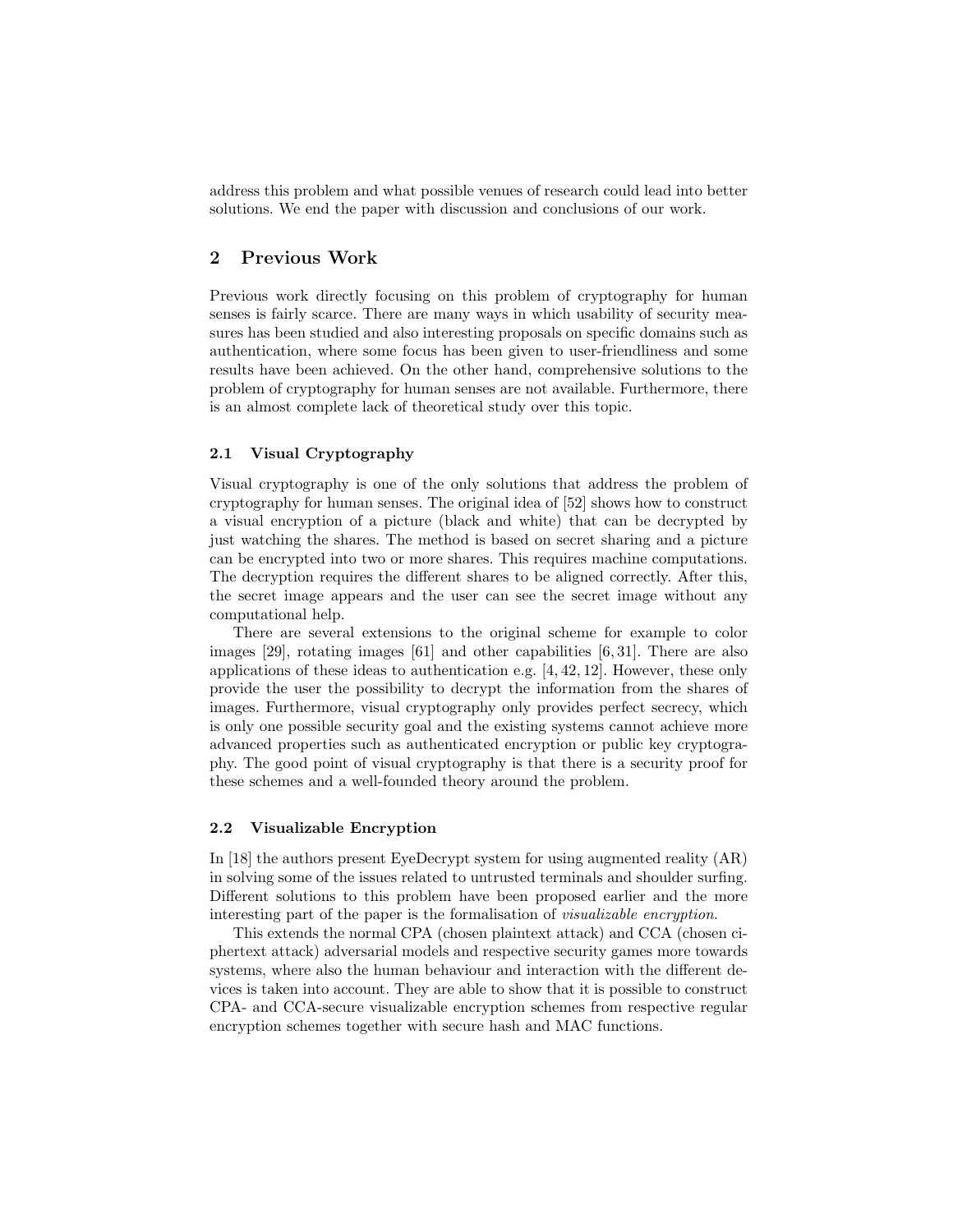Still their system is only for vision and only implements symmetric encryption, which requires a key exchange between the server and the user device. This key exchange is not defined to have any human verifiable or visualizable components. Thus, this system is a promising start, but not a full solution to the problem of human cryptography. However, these systems enjoy a security proof and thus form a good theoretical foundation for cryptography for human senses.

### 2.3 Computer-Aided Security Schemes

One possibility to help human users is to provide computer-aided systems, where human user provides part of the secret information and then the input terminal augments this by brute force with the help of some external information (a hint). An example of this can be found in [32]. They present symmetric and asymmetric encryption possibilities as well as user authentication method with computer-aided security schemes.

Although interesting and probably applicable for several applications, this type of approach is unsatisfactory from several points of view. Firstly, it places trust in the terminal that the human user uses for cryptographic tasks. This is something that cryptography for human senses should overcome. That is, users should be able to perform the cryptographic tasks directly themselves from the output of the terminal and to be able to notice if something is not correct. The users should not be made to rely on the terminal to work for them.

Secondly, the proposed methods in [32] are essentially systems, where part of the key is encoded as human password (randomized) and the other part is brute-forced by the terminal and the cryptographic processes are same as in conventional systems. Although it is possible to have human users memorize even difficult passwords (e.g.  $[9]$ ), it is far from a perfect solution and not something that is completely accessible with human senses. On the other hand, the systems from [32] enjoy fairly simple security proofs as they can rely on tried and true regular encryption schemes with very little modifications.

#### 2.4 Hash Visualization

In their paper [56] Perrig and Song present the idea of hash visualization. Their premise is that human users are not good at comparing meaningless strings (e.g. hash values in hexadecimal), but are more attuned into seeing differences in pictures. They propose a mechanism called Random Art to implement their visual hashing scheme. They also propose a formalism to evaluate and provide proofs of security for hash visualization systems, but unfortunately are unable to prove the Random Art construction secure in this framework.

This line of work has continued in different forms and [30] presents a comparison of different hash visualisation methods. Their study considers nine different methods, where some are based on strings of characters (in different languages) and some on visual images e.g. Random Art, Flag [15] and T-Flag [43]. The results show, that the accuracy is good (97-98% for all other methods except English words with "only" 94%) when comparing easy pairs (great differences),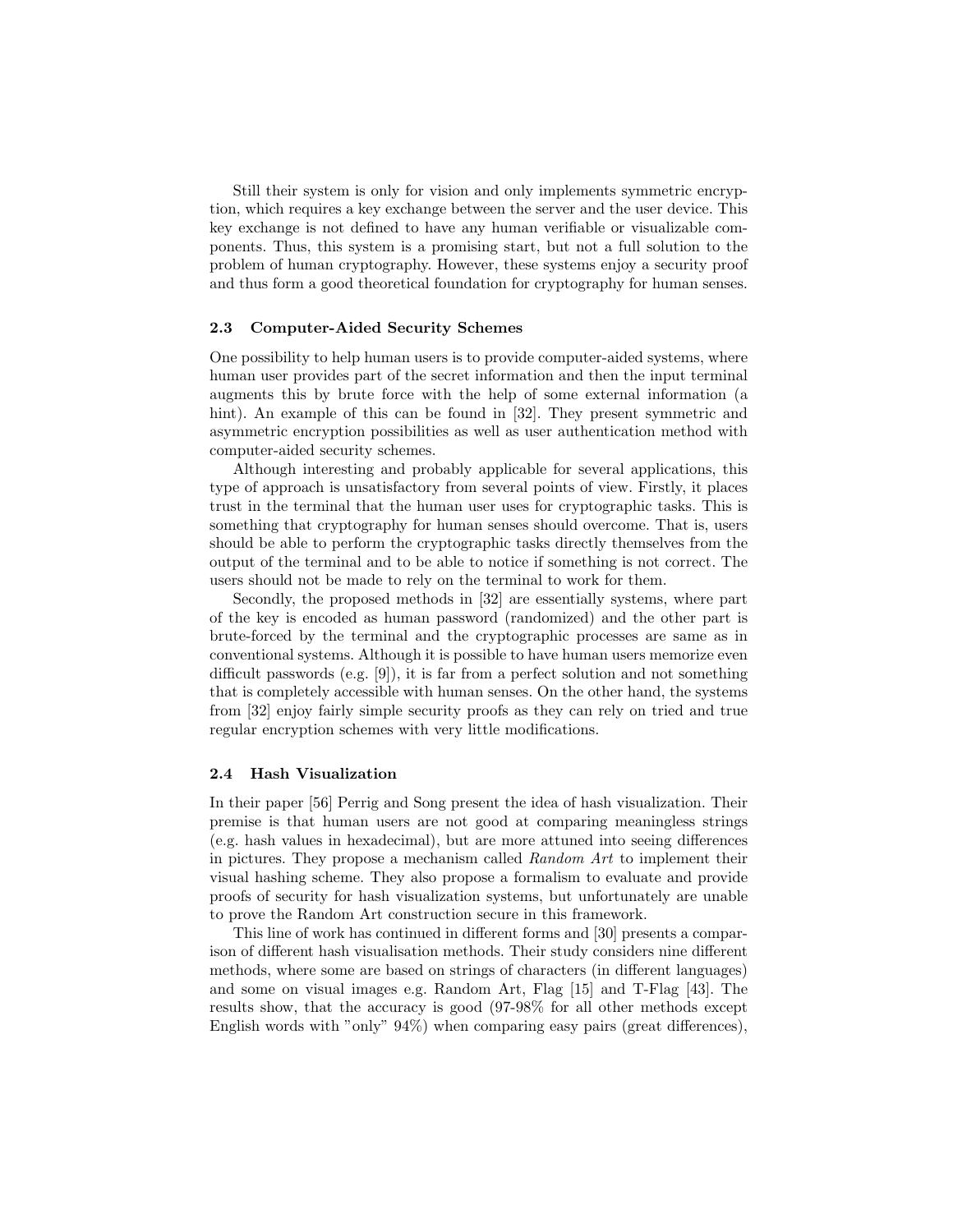but much worse for hard pairs (small differences) except for Random Art (94%). On the other hand, the authors state that even though Random Art is capable of displaying 160-bits of entropy, there is no proof that this would be equal to the perceived entropy that the users actually experience when viewing the images.

Hash visualization has been used in some applications to establish the authenticity of connections and keys, e.g. in the n-Auth mobile authentication scheme [55]. However, these systems do not provide the level of security and formalism that is required for cryptography for human senses. Furthermore, this is yet another technology that is based on vision and leaves out other senses.

### 2.5 Authentication of Users, Devices and Computations

A substantial amount of work has been done related to different authentication schemes with human-verifiable outcomes. In these schemes the goal is that human users can verify the result of the authentication (e.g. device pairing) in a simple way. The methods vary from visual comparison of some values in the devices to be authenticated to physical actions such as bumping the phones together (see [54] for analysis of some of these methods).

Many human-verifiable authentication systems are based on visual cues like barcodes [49] or light [48]. These offer users the possibility to visually check that the authentication was correctly performed and that there are no attackers meddling in the middle. This type of visual feedback is efficient to check.

Of course, vision is not the only way for users to check the result of an authentication. Other types of comparison methods include sound [24], shaking of the device [47], proximity of other devices [63] and combinations such as [57]. The goal of all these is to provide a method for the users to gain assurance that the authentication has been performed correctly or to make sure that the authentication cannot be performed without the user's consent.

The scalability of some of the above methods has been questioned and some improvements to that have been proposed in [11]. There are also many other proposals in the same vein as those already presented. A good survey on the topic of device pairing (authentication) and comparison of different methods can be found in [39].

Some methods that aim for a larger trust than merely providing verifiable authentication to some system include for example SafeSlinger [16], where the authentication of the group of recipients is paired with easy to use secure file transfer and other protocols. However, this is still a very constrained form of verification as there is no human-verifiable component after the establishment of keys. The protocol also relies on the group of people at least initially to have close proximity or a secure channel to authenticate i.e. compare some hash values.

The cryptographic methods for securing electronic and online voting systems have been studied quite extensively from both technical, e.g., [34, 26] and societal and legal aspects, as in [51]. There are methods that provide at least in theory a possibility to hold secure and anonymous elections in this fashion. In many cases verifiability is not completely human-centric [38] and in general, these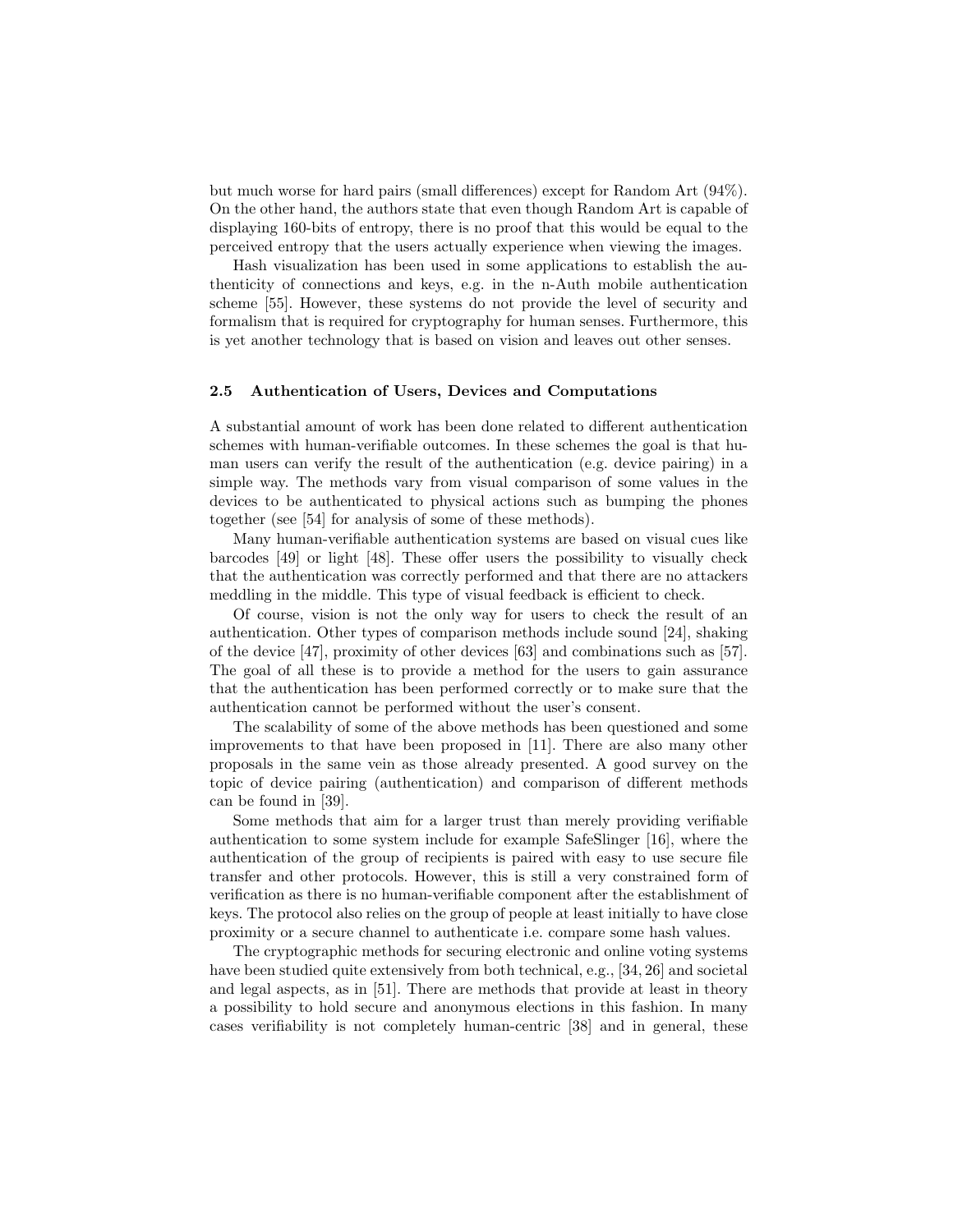cannot be generalised to other types of computational tasks beyond voting. More comprehensive studies on these issues can be found for example in [1] and [27].

There are also some human-verifiable election systems, e.g., [40]. These give the voters a way to verify that their ballot has been correctly included in the tally of the votes. As such, they provide another special case of computing that has verifiability with human senses, but not a comprehensive solution to the problem of cryptography or even "just" authentication with human senses only.

There are also many other areas, where solutions to single problems related to authentication and human capabilities have been addressed. In [5] the authors present a method for human users to authenticate possibly untrusted terminals, which they use to access some remote services. The paper describes two different protocols that achieve this property for different threat models. In [53] the authors propose using human visual capabilities to digital rights management and user authentication based on schemas in visual memory. In [33] a method for authenticating pervasive devices with human protocols is presented and [35] presents a way for message authentication for humans.

The problem with all of the above systems is that the verification that they provide for human senses is only applicable in a very narrow use case. For a cryptographic system to be widely applicable, it needs to be applicable to arbitrary data. Also not all presented examples have rigorous security proofs, which could be applicable to constructions that are more general.

### 2.6 PRISM & iTurtle

The above methods in authentication are focused on very specific use cases and are not applicable to general computations as such. There are methods that aim for more general authentication and verifiability of computations and digital systems. The most far reaching results are from [19] and [50].

In [19] the authors present PRISM, a system for human users to authenticate a (legacy) system with very little trust on external technology. Their proposed implementation requires the user to have a list of challenge-response pairs with related timing information and a watch to measure time. The challenge is presented to the device and both the response and the execution time are measured. If these do not match to the list, the user will not trust the device.

The PRISM system shows some ways, in which humans can be included in the verification of a computational device. However, the solution is only partial and it requires the system under investigation to be of very limited functionality. The system should not have any connectivity to the Internet, for example. Thus, it is not of use in a modern environment where almost everything is connected to the Internet. On the other hand, PRISM has a security proof in its threat model.

In [50] the authors present their system (iTurtle) for a trusted device for attesting the functionality of other devices that the user has. Their proposal is a theoretical one and they explicitly want to avoid using cryptography in their device, as it would make the device too complex to their liking. Their system design is based on having a trusted device (the iTurtle) with very limited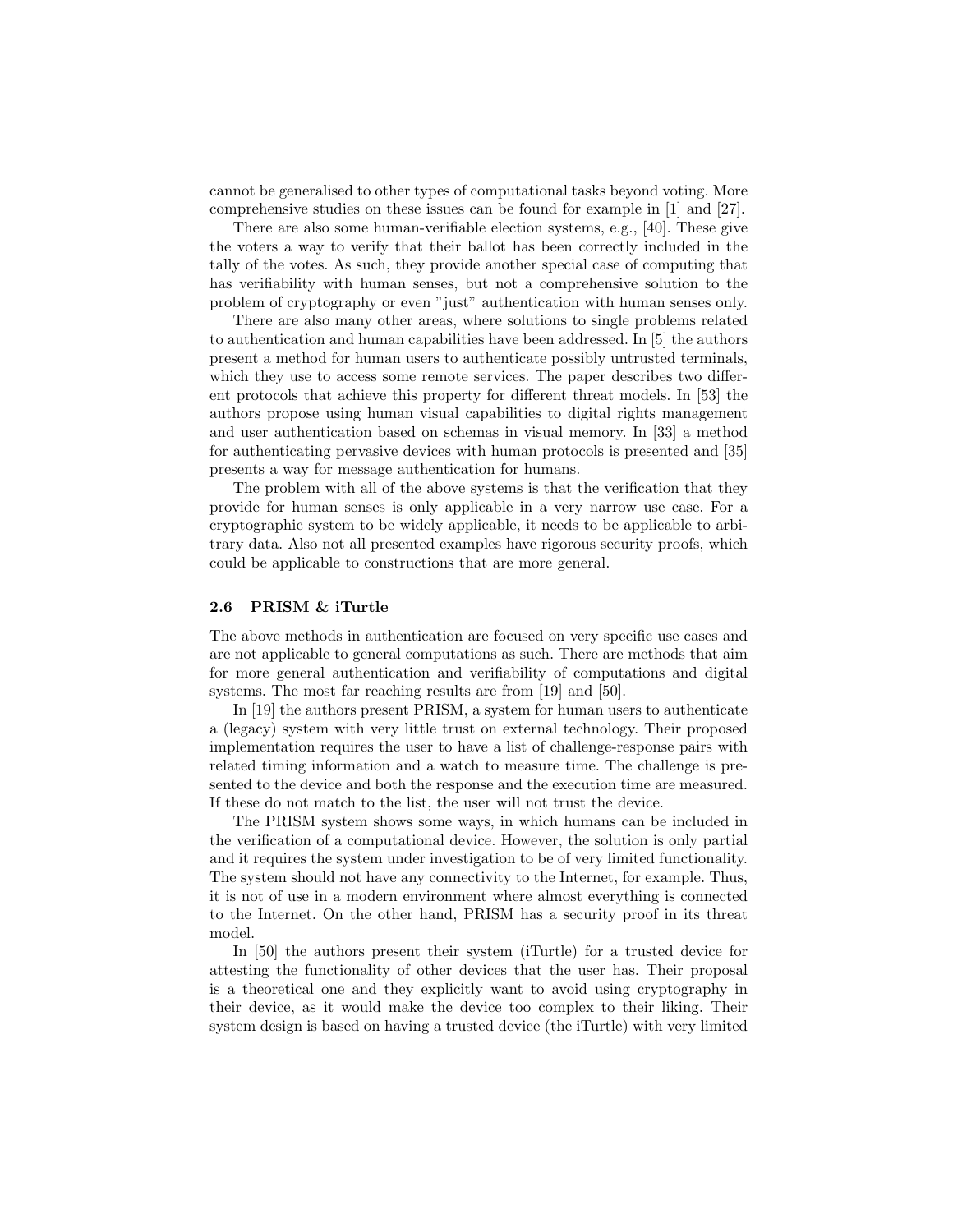functionality (red/green lights for reject/accept) and having that device test other devices and software for "known-good" configurations, before using them.

This approach is also interesting, but the limitations of the system are such that it is not suitable for solving most of the problems that could be solved with cryptography for human senses. For example, it is next to impossible to define "known-good" configurations to a complex system (say, a smart phone or an operating system) and even in cases where this could be possible, new attacks or functionalities can change these. This would require updating the iTurtle device and as the authors of [50] put it, how would this device know the difference between a legitimate update and a malicious attack. Especially, as the device would not have capacity to do cryptographic operations. Furthermore, there is no security proof for iTurtle.

The main limitation of both of these approaches is still in their scope. Although more generic than mere user authentication or voting they still impose a lot of restrictions on the data, systems, hardware and software that can be verified. However, they contain elements that could be applicable in more generic cryptography for human senses.

# 3 Cryptography for Human Senses

In order to achieve new levels for cryptography for human senses and some applications for users, we propose different venues of further research. These can and should all be approached in parallel in order to achieve a real shift towards more human-friendly cryptography.

# 3.1 Extending and Applying Visual Cryptography

The lowest hanging fruit on this new research venue (in our opinion) would be to start applying and extending the currently known visual cryptography methods. Some work towards this end has already been done in, e.g., [12, 41, 3]. Applications for the more advanced methods have not been reported, but these could be forthcoming in suitable AR applications, for example.

Another direction would be to extend the capabilities of visualizable encryption to public key cryptography, authenticated encryption, digital signatures etc. This would require also new definitions and theory for such systems. For this reason, it is probably a much harder and long-term endeavour.

The main shortcoming of visual cryptography (and visualizable encryption) is that it requires a certain level of visual capability from the user, which is not available to all humans. For example, the WHO (World Health Organization) states that over 250 million people suffer from impaired vision. Out of these, approximately 36 million are totally  $b$ lind<sup>1</sup>. Thus, a remarkable number of people (especially elderly people) would be left out from the benefits of human cryptography, if only visual or visualizable cryptography would be available. It is

<sup>&</sup>lt;sup>1</sup> See http://www.who.int/mediacentre/factsheets/fs282/en/ for details.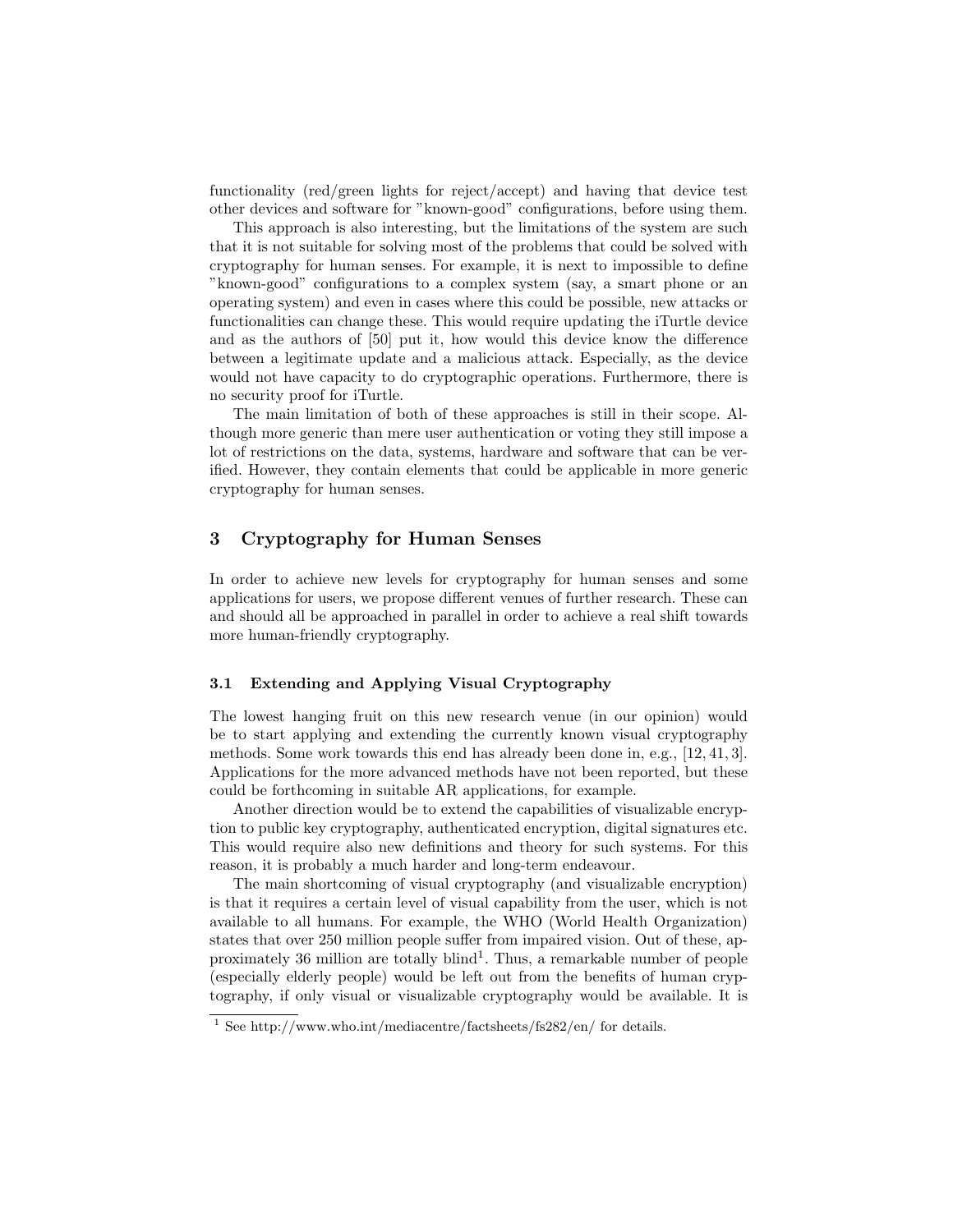interesting to note that currently CAPTCHA [65] security questions on websites tend to have a button, which provides the visual challenge in an audible form. Having similar functionality for visual and visualizable encryption is most likely very difficult if not completely impossible.

### 3.2 Cryptography for Other Senses

It is peculiar to note that for other senses such as hearing, there are no cryptographic constructions similar to visual cryptography. As sound is formed of waves and with superposition one can achieve e.g. noise cancelling, it is entirely possible to think that at least similar secret sharing schemes as in visual cryptography could be fairly easy to construct. This could be formed from two or more sounds that in themselves are "random noise", but in some specific conditions cancel out to form an understandable sound of some sort. Thus, not only visual, but also auditory cryptography could be achieved. This could be another way to start expanding cryptography to human senses. After all, sonification (the use of non-speech audio to convey information) is already being tested in network monitoring and situation awareness contexts, see for example [8, 45, 64].

Of course, there are also other senses available for human users. The sense of smell is interesting and less applied and studied in the digital context than vision and hearing. There are some ideas on how this could be utilised in the digital world, for example in user authentication [21]. Also synthetic odours can be realised and utilised [25]. Whether or not scents can work as an effective method for human cryptography is an open question. The sense of smell is quite different from vision and hearing, as it is based on detecting different kinds of molecules while the other two are based on detecting electromagnetic or pressure waves. A simple way to convert a visual cryptography scheme to a scent-based scheme is probably not possible.

Tactile feedback for users has also been used for example in gaming and mobile phone alerts for several years. With the increase of VR devices and services, even more immersive tactile feedback systems have been realised. Such systems offer possibilities for using this part of human senses also for cryptography.

One interesting possible venue would be to use some form of tactile gloves and a surface capable for projecting dots as in Braille system. A possible direction of research could be to see, if the ideas from visual cryptography could be extended to this type of information, where parts of the Braille come from the surface and parts from the glove.

The idea of haptic gloves is becoming quite popular. In addition to the straightforward gaming gloves under development for various VR or AR platforms, there is the Sleeve by Nokia Bell Labs<sup>2</sup>, an armband that is supposed to convey emotions between users. If such a device can indeed assess a user's emotional state accurately, that data could be used for other purposes as well. This is similar to the idea of using brain-computer-interface technology for interacting

<sup>2</sup> See https://www.wired.com/story/bell-labs-sleeve/ for some more information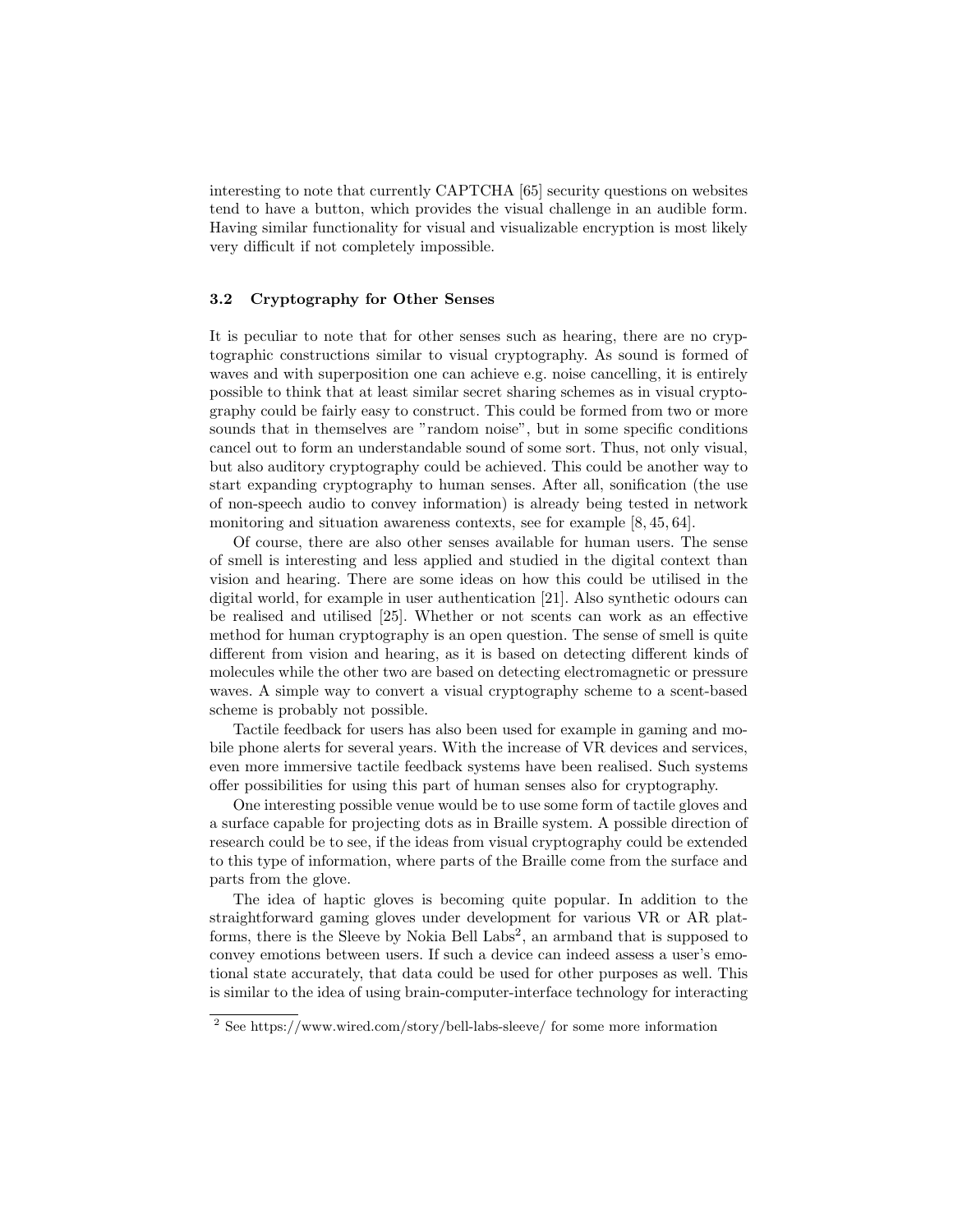with computers. For example, authors of [62] present the idea of pass-thoughts for user authentication.

### 3.3 Beyond Symmetric Cryptography

To really change the current paradigm of human-friendly cryptographic systems there needs to be advances in the capabilities of the cryptographic systems that are possible to realise with human senses. For example, visual cryptography offers "only" perfect secrecy, which has been deemed inadequate for most modern cryptographic needs and is being replaced by systems that offer CPA or CCA security. Most importantly, perfect secrecy does not offer any authentication on the data. Currently, the preferred standard for symmetric encryption systems is authenticated encryption with associated data. This can be achieved with a secure block cipher and a suitable mode of operation. Visualizable encryption provides theoretical foundations for such approach, but the actual implementation of [18] falls short of providing these fully.

Because public-key cryptography has been a key enabler in many digital services, it would be important to have such capabilities for human cryptography. To this end, there is currently no research either in theory or in practice. The public key systems (both traditional and post-quantum) are based on heavy mathematics that is not practical to apply with human senses. Finding replacements for these building blocks is an interesting research problem and necessary to achieve human cryptography.

Of course, there is no reason to stop at only public key cryptography. If such systems could be devised, there could be possibilities to build (partially) homomorphic encryption systems, identity and attribute-based cryptography and many other concepts that have been proposed and studied in traditional cryptography. Again finding suitable methods that do not require excessive computation is a key problem to be solved.

#### 3.4 Encryption with Human Senses and Abilities

Although it might be argued that decryption and verification with human senses are more important, the possibility to also encrypt (and sign) with human senses and abilities should not be dismissed as a research problem. All the existing systems work on the assumption that the encryption part of the cryptography is done by a computer. Only decryption (or verification) is done by human senses.

Building a fully-fledged system for human cryptography would of course require the possibility to encrypt information without the help of computers. For authentication, one could use handwritten signatures, which has been common in the past. However, making sure that these are not copied or altered in transit in digital form is not guaranteed by any means and also the human verification might be susceptible to errors.

Traditionally systems that enable humans to encrypt and decrypt have been horribly insecure against computer-aided adversaries. The question then becomes: What are the things that humans can do better than machines and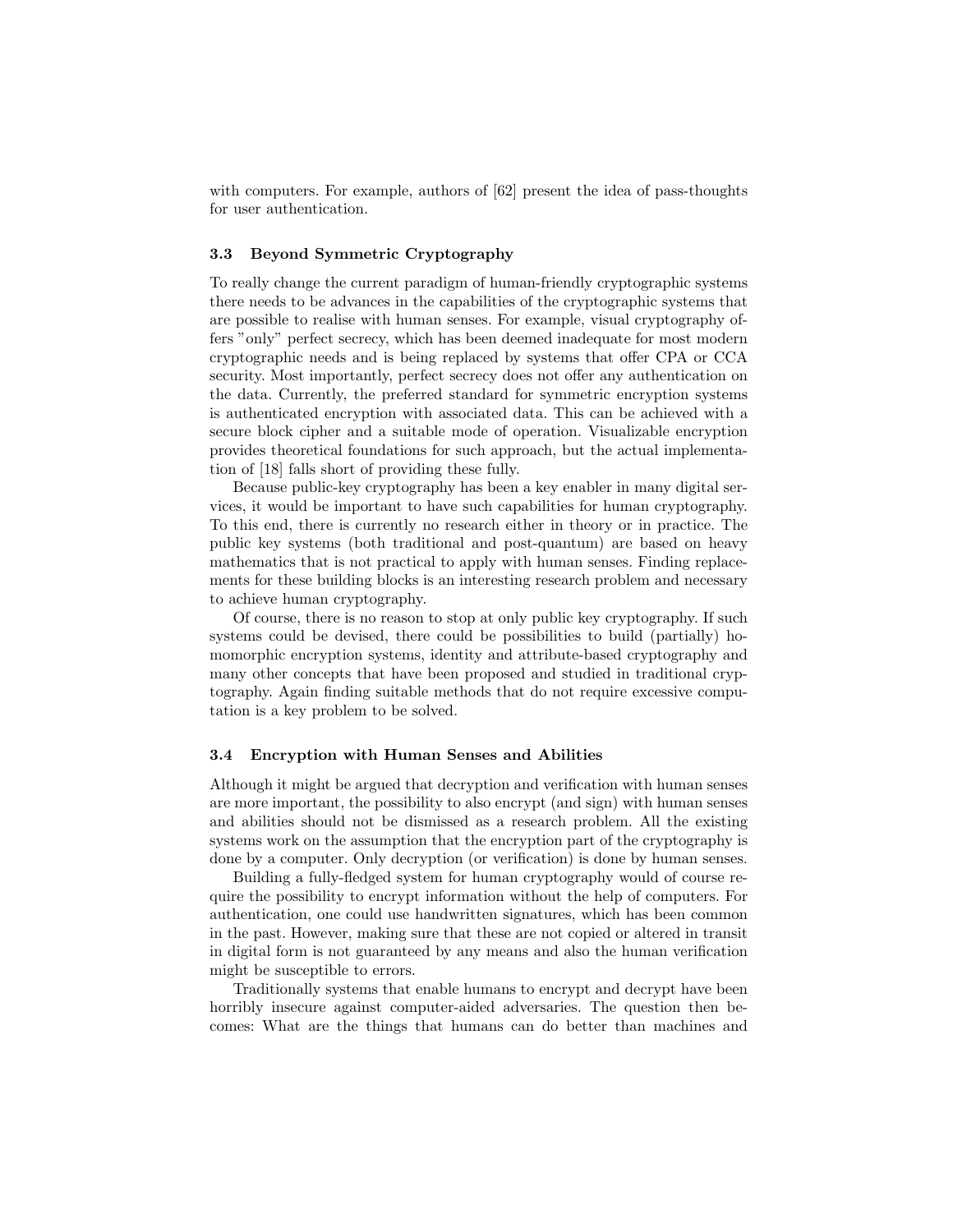computers in a way that other machines and computers cannot decipher the results of those actions? It is safe to say that mathematics is probably not the way to go. The next problem is how can we build cryptography around these humanfriendly primitives? Would these require augmented or virtual reality solutions? For example, most people are able to catch a ball thrown at them with moderate speed and good accuracy. Many robots cannot perform such tasks. Is there some component of human abilities at work there that could be used to build cryptographic systems? All these questions would require extensive research and experimentation to find good answers.

#### 3.5 Theoretical Foundations

As mentioned in the previous sections, some of the currently available methods for applying cryptography with human senses have good formalisms and security proofs and others do not. In any case, there is a great variety in the different notions, security targets and threat models that these systems apply. This of course reflects the variety of human senses and their many strengths and limitations.

With the exceptions of visual cryptography and visualizable encryption, the notions have not been tightly linked to existing cryptographic security notions such as perfect secrecy, CPA- and CCA -security. Thus, there is a lack of common theoretical foundation upon which cryptography for human senses could be built. Formulating this theoretical foundation is necessary to have similar provable security guarantees for human cryptography as for traditional cryptography.

As already mentioned, there should also be more advanced forms of cryptography such as public-key cryptography available for human senses. An open question is, can this be formalised and (even partially) realised with similar constructions as in visualizable encryption. The constructions of visualizable encryption are quite straightforward applications of the existing security notions. It may very well be that more complex constructions are needed for public-key cryptography for human senses. Also related to theoretical foundations are impossibility results that would reveal that some forms of human cryptography are not possible to achieve. Forming these foundations is an interesting topic of future research and something that is outside of the scope of this paper.

In Table 1 we present some of the most common goals for cryptographic systems and compare these with different methods and senses for realising cryptographic systems. As can be seen, traditional symmetric and asymmetric cryptography can achieve most or all goals, whereas human senses have only had success with visual methods. The partial result in the symmetric encryption with sender authentication means that in one-on-one connections the other participant can be assured that the other participant has send something (that she herself did not), but in group settings or to a third party this is not possible.

# 4 Discussion

The main question that needs to be answered before cryptography for human senses becomes reality is: What are the human advantages over computers and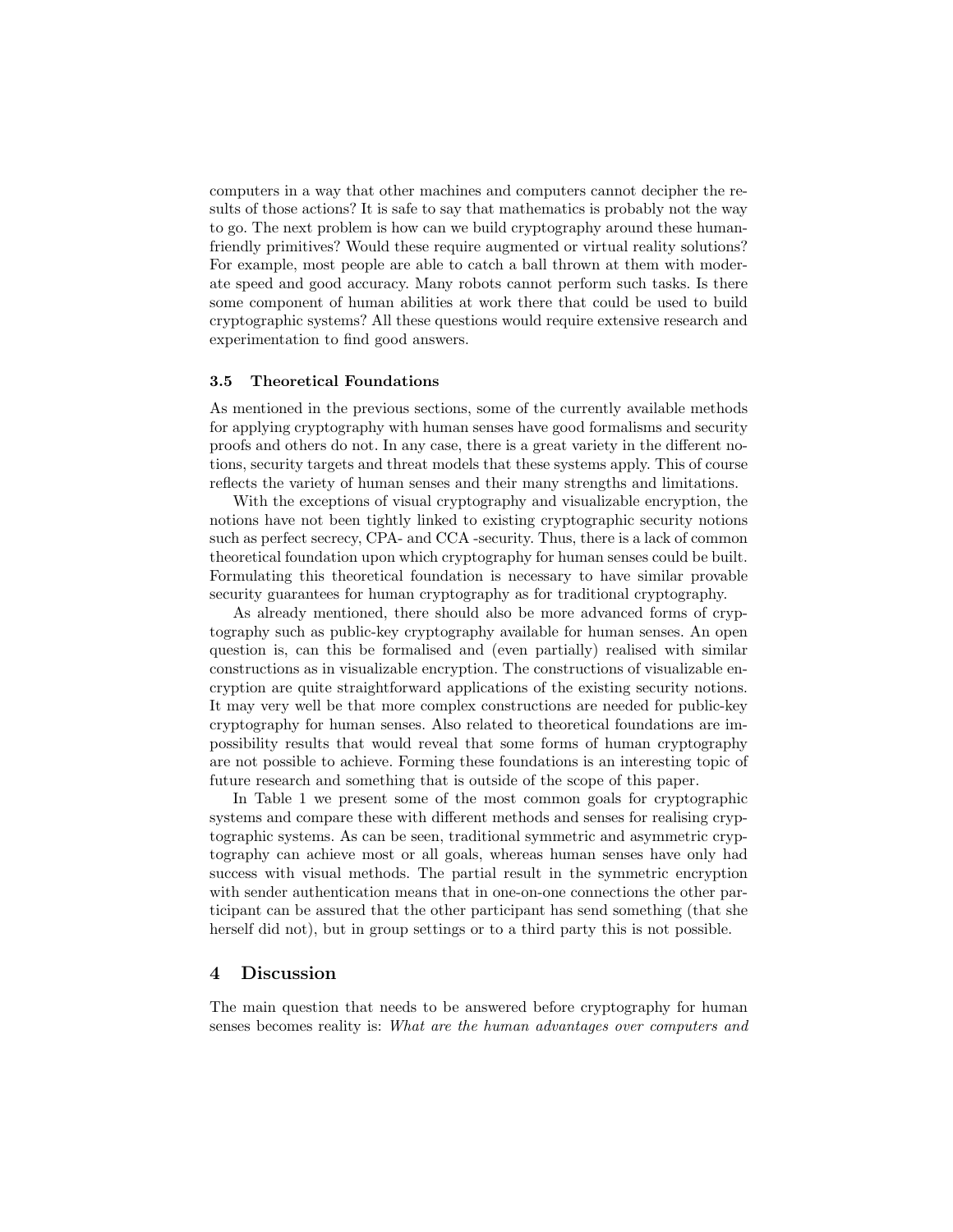Table 1. Achieving different cryptographic goals with different methods and senses. A  $\sqrt{\ }$  means that the goal is achievable with the method or sense and an "N" means that it is not achievable with currently known methods.

| goal / method         |         | symmetric asymmetric vision hearing touch smell |   |   |   |   |
|-----------------------|---------|-------------------------------------------------|---|---|---|---|
| perfect secrecy       |         |                                                 |   |   |   | N |
| <b>IND-CPA</b>        |         |                                                 |   | N | N | N |
| IND-CCA               |         |                                                 |   | N | N | N |
| data integrity        |         |                                                 | N | N | N | N |
| sender authentication | Partial |                                                 | N | N | N | N |
| nonrepudiation        |         |                                                 | N |   |   |   |

machines? When such advantages are identified, there should be studies in how these could be leveraged towards cryptography and then how to make these work over digital media and to scale at a global level.

One interesting property of human users that needs to be taken into account is the question of cultural differences and their effect on the possibilities of cryptography for human senses. Traditional cryptography is universal in the sense that its functionality is not dependent on the age, gender, ethnicity or any other attribute of the user. Ideally, cryptography for human senses would also be universal to all people.

Because there are both differences and similarities in the way people from different backgrounds perceive things, these need to be considered and preferably utilise only the most universal properties that are available. For example, The World Color Survey<sup>3</sup> was established to find out, if there are universal constraints on cross-language colour naming, and if there is an evolutionary progression according to which languages gain colour terms over time. Analysis of this data has found, e.g., that there are some universal processes that control the naming of colours [44], and that colour naming across languages reflect optimal divisions of an irregularly shaped perceptual colour space [60]. Moreover, a review on colour perception and naming [59] finds that even though language does affect colour perception, it only affects the right visual field via the activation of the language regions of the left hemisphere of the brain.

Language also affects the way we hear the world: for example, in Finnish non-musicians and French musicians pre-attentive and attentive processing of duration was enhanced compared to French non-musicians [46]. This is due to the fact that Finnish is a quantity language, and differentiating between "tuli" (fire), "tuuli" (wind) and "tulli" (Customs) is important. Nevertheless, even in languages there seems to be some universality available. Certain structures seem to be preferable to others, e.g. a syllable like "blif" is preferred to syllables like "bdif" and "lbif". Even new-borns like the first example best [23].

One argument that might go against the idea of cryptography for human senses is that one might envision a future of enhanced humans that have abilities

<sup>3</sup> http://www1.icsi.berkeley.edu/wcs/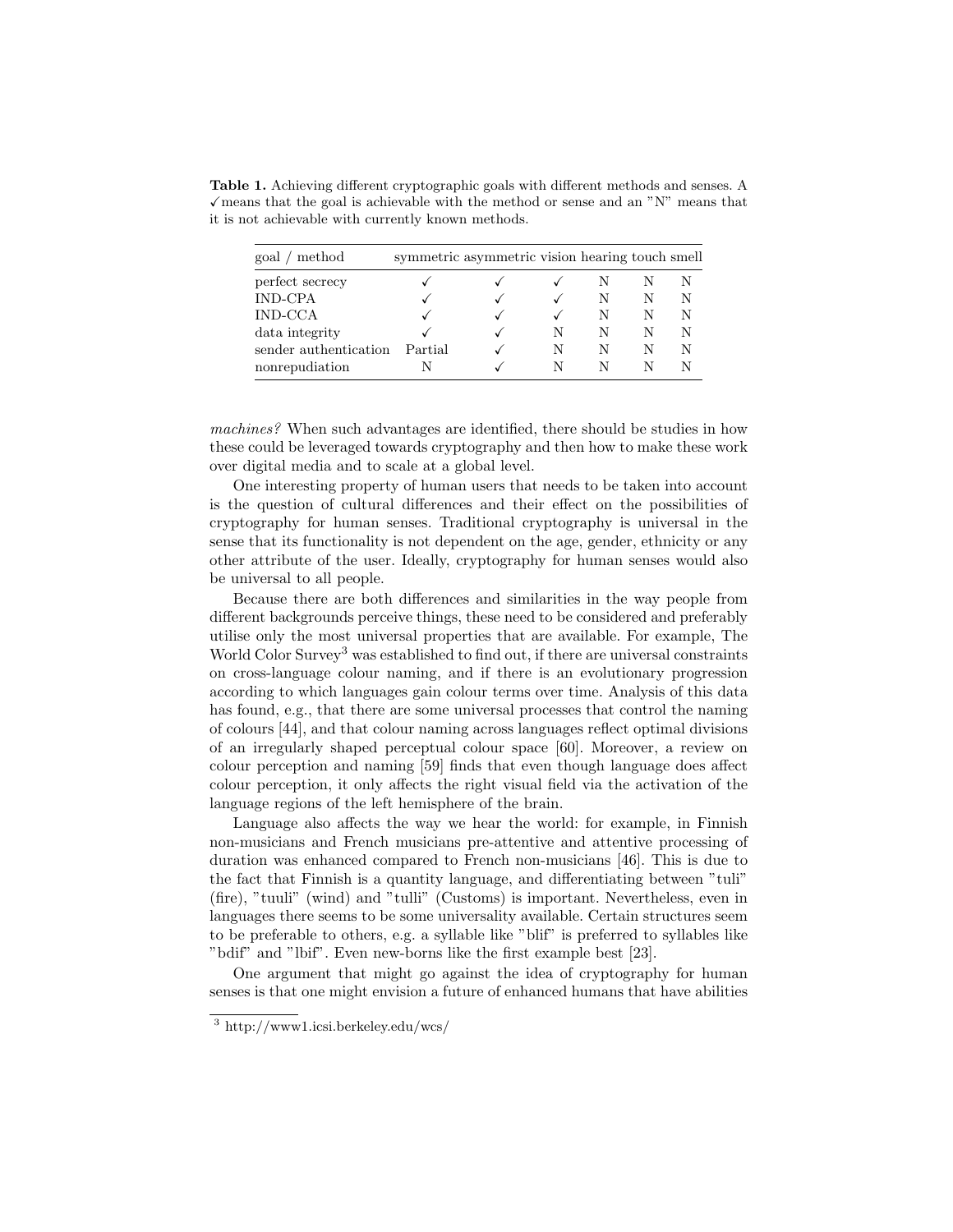to interact with cryptographic protocols in a native way. Such ideas are currently more mainstream in science fiction, but it might be that at some point this could be possible in reality. One example of such future is presented in Hannu Rajaniemi's novel The Quantum Thief [58].

In the book, the Martian society has developed a very elaborate system called gevulot (Hebrew for "limits"), which is essentially a PKI system that allows the people to achieve various levels of privacy and even choose what parts of conversations and interactions can be "remembered" by the parties involved. The citizens of Mars have developed skills and an etiquette on how to use this system in their daily lives. Of course, the people living in the society have vastly transcended our current human capabilities.

On the other hand, it might be possible to realise a system much like  $q$ evulot with current cryptographic methods such as attribute-based encryption, homomorphic encryption and other advanced cryptographic primitives. Thus, it would be great to have these systems work in a way that would be accessible to ordinary humans. This then would be an argument in favour of researching cryptography for human senses.

One possible additional human capability that could be used is the perception of elapsed time as already done with PRISM. Time is usually available from many different and independent sources and humans can approximate the elapsed time with some accuracy (say whether something took 5 or 50 seconds). Of course, this does not give us very much to work on, but it could be a way to build e.g. some form of authentication to a human cryptography system.

The limitations of different senses and human understanding of different visual, auditory and haptic sensory input has already been mentioned. The challenge that this poses towards the theoretical development of cryptography for human senses is the common requirement of *correctness* of cryptosystems. Correctness means that for any message  $m$ , encryption function  $E$  and decryption function D we must have  $D(E(m)) = m$ .

However, humans tend to make all sorts of mistakes with sensory perception and thus it may not be possible to have cryptography that satisfies the traditional correctness definition. Having a probabilistic definition for correctness might work, but it raises the question, what is the result of  $D(E(m))$ , when the human recognition fails. Will this become a possible side channel for adversaries and/or an opportunity for denial-of-service type of attacks?

Another challenge is the key generation and other randomness that is necessary for modern cryptography to function. Natural sources have some entropy available, but how can humans use this without technical devices. On the other hand, if only entropy from the humans participating in the cryptographic operations is used, will there be enough to provide secure encryption.

Biometrics can be used to provide entropy and there are methods to make this uniform as required by cryptographic protocols e.g. via fuzzy extractors [14]. However, this type of extraction is not possible by human senses. Furthermore, humans tend to be bad at generating randomness as evidenced for example by the poor choices of passwords that people use for user authentication.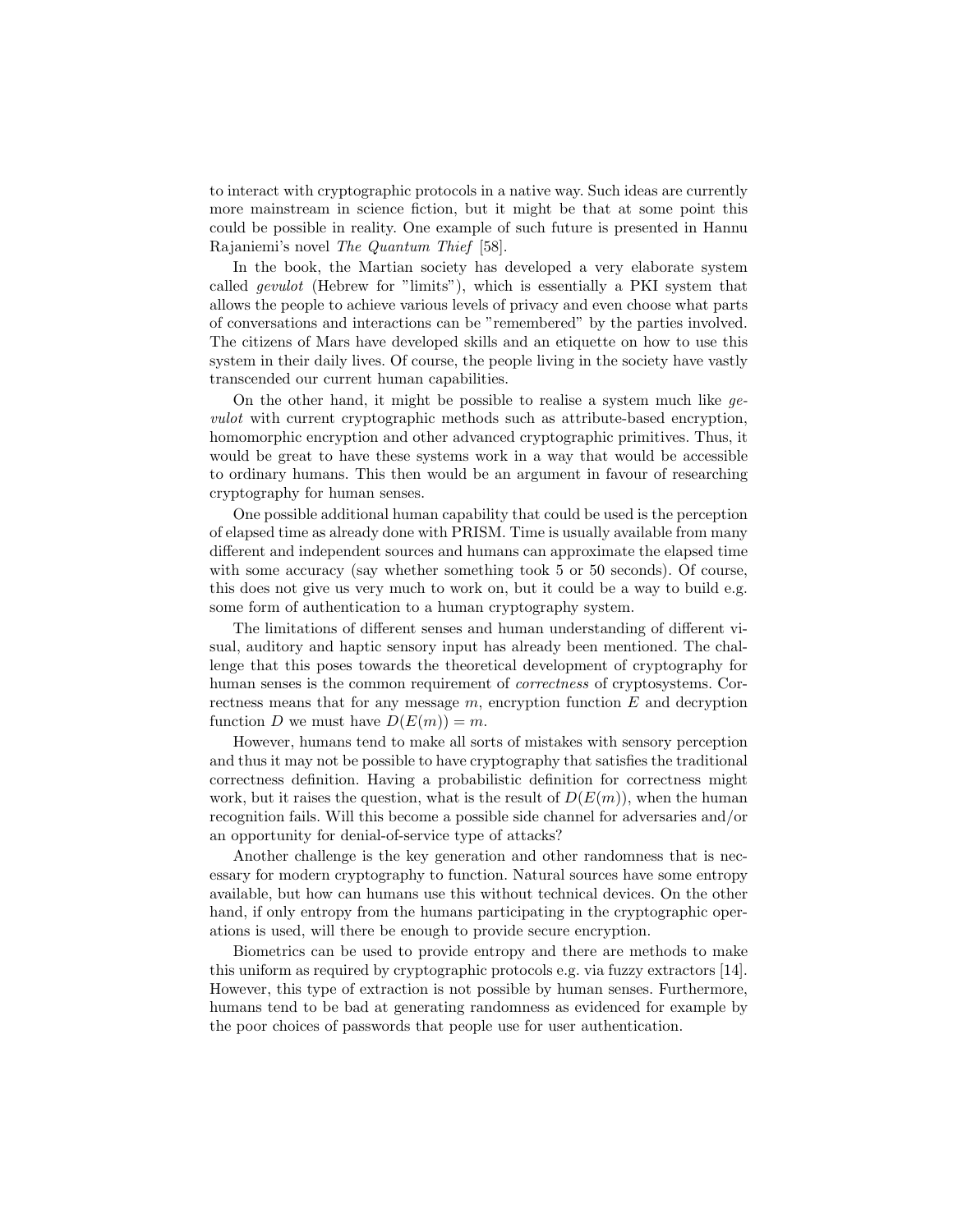### 5 Conclusion

In this paper, we have presented the idea of cryptography for human senses. Such cryptography could be built upon the concepts of visual and visualizable cryptography, that have already been studied. However, to achieve more advanced security goals and to build a wider range of capabilities (e.g. message authentication), there needs to be further research both in implementations as wells as theoretical background. In addition, the possibilities of other senses than vision should be examined to find new cryptographic techniques for human senses. We are confident that research in this area will yield better and more human-friendly cryptographic methods that can be utilised with human senses.

### References

- 1. Adida, B.: Advances in cryptographic voting systems. Ph.D. thesis, Massachusetts Institute of Technology (2006)
- 2. Adrian, D., Bhargavan, K., Durumeric, Z., Gaudry, P., Green, M., Halderman, J.A., Heninger, N., Springall, D., Thomé, E., Valenta, L., et al.: Imperfect forward secrecy: How diffie-hellman fails in practice. In: Proceedings of the 22nd ACM SIGSAC Conference on Computer and Communications Security. pp. 5–17. ACM (2015)
- 3. Andrabi, S.J., Reiter, M.K., Sturton, C.: Usability of augmented reality for revealing secret messages to users but not their devices. In: Eleventh Symposium On Usable Privacy and Security (SOUPS 2015). pp. 89–102 (2015)
- 4. Askari, N., Moloney, C., Heys, H.M., et al.: Application of visual cryptography to biometric authentication. In: Newfoundland Electrical and Computer Engineering conference (2011)
- 5. Asokan, N., Debar, H., Steiner, M., Waidner, M.: Authenticating public terminals. Computer Networks 31(8), 861–870 (1999)
- 6. Ateniese, G., Blundo, C., De Santis, A., Stinson, D.R.: Extended capabilities for visual cryptography. Theoretical Computer Science 250(1-2), 143–161 (2001)
- 7. Aviram, N., Schinzel, S., Somorovsky, J., Heninger, N., Dankel, M., Steube, J., Valenta, L., Adrian, D., Halderman, J.A., Dukhovni, V., et al.: Drown: Breaking tls using sslv2. In: USENIX Security Symposium. pp. 689–706 (2016)
- 8. Axon, L., Alahmadi, B., Nurse, J.R., Goldsmith, M., Creese, S.: Sonification in security operations centres: what do security practitioners think? Internet Society (2018)
- 9. Bonneau, J., Schechter, S.: Towards reliable storage of 56-bit secrets in human memory. In: 23rd USENIX Security Symposium (USENIX Security 14). pp. 607– 623 (2014)
- 10. Brundage, M., Avin, S., Clark, J., Toner, H., Eckersley, P., Garfinkel, B., Dafoe, A., Scharre, P., Zeitzoff, T., Filar, B., et al.: The malicious use of artificial intelligence: Forecasting, prevention, and mitigation. arXiv preprint arXiv:1802.07228 (2018)
- 11. Chen, C.M., Wang, K.H., Wu, T.Y., Pan, J.S., Sun, H.M.: A scalable transitive human-verifiable authentication protocol for mobile devices. Information Forensics and Security, IEEE Transactions on 8(8), 1318–1330 (2013)
- 12. Chow, Y.W., Susilo, W., Au, M.H., Barmawi, A.M.: A visual one-time password authentication scheme using mobile devices. In: International Conference on Information and Communications Security. pp. 243–257. Springer (2014)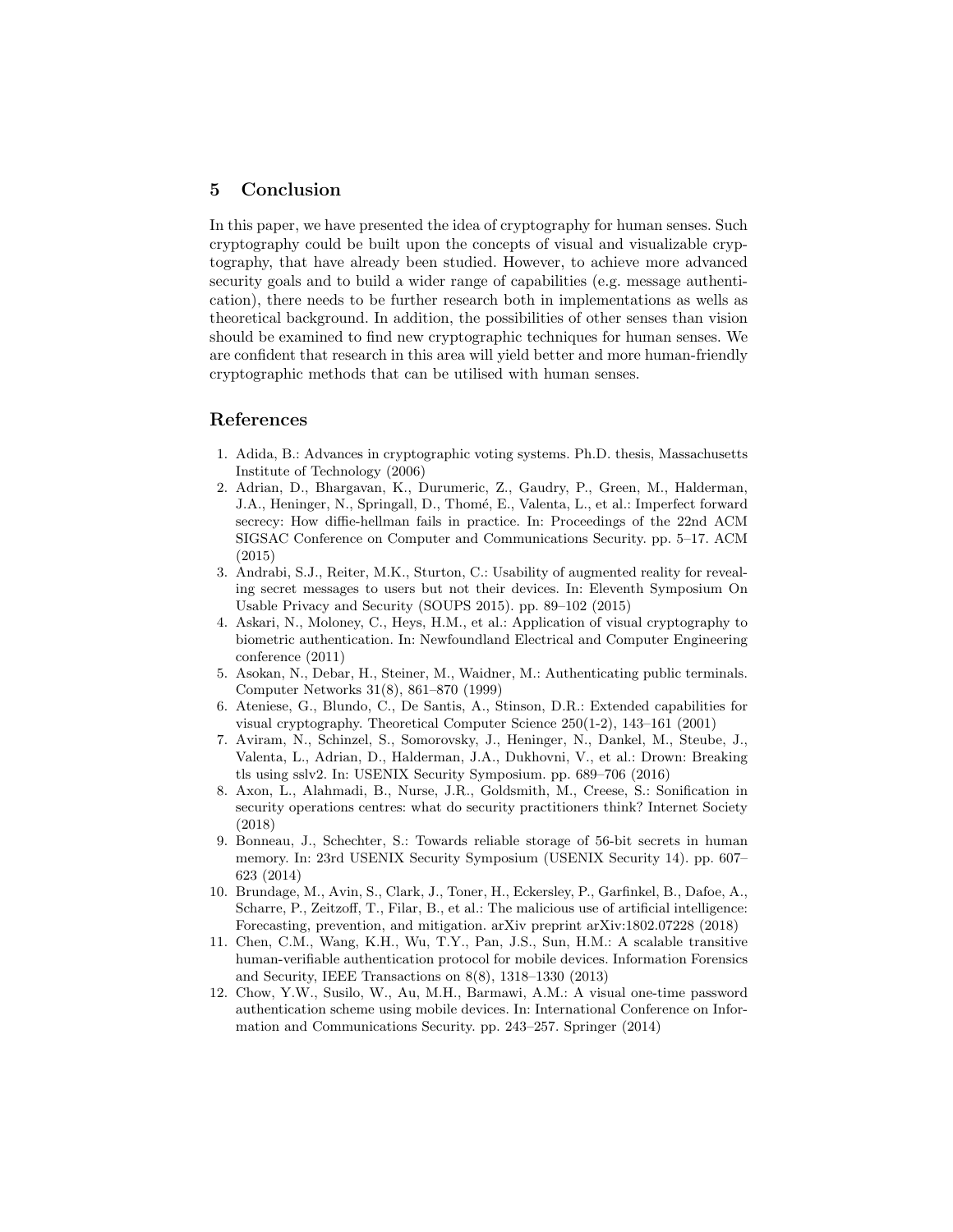- 13. Diffie, W., Hellman, M.E.: New directions in cryptography. Information Theory, IEEE Transactions on 22(6), 644–654 (1976)
- 14. Dodis, Y., Ostrovsky, R., Reyzin, L., Smith, A.: Fuzzy extractors: How to generate strong keys from biometrics and other noisy data. SIAM Journal on Computing 38(1), 97–139 (2008)
- 15. Ellison, C., Dohrmann, S.: Public-key support for group collaboration. ACM Transactions on Information and System Security (TISSEC) 6(4), 547–565 (2003)
- 16. Farb, M., Burman, M., Chandok, G.S., McCune, J., Perrig, A.: Safeslinger: An easy-to-use and secure approach for human trust establishment. Tech. rep., DTIC Document (2012)
- 17. FIPS, P.: 197. Advanced encryption standard (AES) 26 (2001)
- 18. Forte, A.G., Garay, J.A., Jim, T., Vahlis, Y.: Eyedecrypt—private interactions in plain sight. In: International Conference on Security and Cryptography for Networks. pp. 255–276. Springer (2014)
- 19. Franklin, J., Luk, M., Seshadri, A., Perrig, A.: Prism: enabling personal verification of code integrity, untampered execution, and trusted i/o on legacy systems or human-verifiable code execution. CyLab p. 41 (2007)
- 20. Gentry, C.: A fully homomorphic encryption scheme. Ph.D. thesis, Stanford University (2009)
- 21. Gibbs, M.D.: Biometrics: body odor authentication perception and acceptance. ACM SIGCAS Computers and Society 40(4), 16–24 (2010)
- 22. Goldwasser, S., Micali, S., Rivest, R.L.: A digital signature scheme secure against adaptive chosen-message attacks. SIAM Journal on Computing 17(2), 281–308 (1988)
- 23. Gómez, D.M., Berent, I., Benavides-Varela, S., Bion, R.A.H., Cattarossi, L., Nespor, M., Mehler, J.: Language universals at birth. Proceedings of the National Academy of Sciences 111(16), 5837–5841 (2014), http://www.pnas.org/content/111/16/5837
- 24. Goodrich, M.T., Sirivianos, M., Solis, J., Tsudik, G., Uzun, E.: Loud and clear: Human-verifiable authentication based on audio. In: Distributed Computing Systems, 2006. ICDCS 2006. 26th IEEE International Conference on. pp. 10–10. IEEE (2006)
- 25. Gosain, D., Sajwan, M.: Aroma tells a thousand pictures: digital scent technology a new chapter in it industry. Int. J. Curr. Eng. Tech 4, 2804–2812 (2014)
- 26. Gritzalis, D.A.: Principles and requirements for a secure e-voting system. Computers & Security 21(6), 539–556 (2002)
- 27. Gritzalis, D.A.: Secure electronic voting, vol. 7. Springer Science & Business Media (2012)
- 28. Halunen, K., Latvala, O.M., Karvonen, H., Häikiö, J., Valli, S., Federley, M., Peltola, J.: Human verifiable computing in augmented and virtual realities. White paper, http://www.vtt.fi/inf/julkaisut/muut/2017/human-verifiablecomputing-white-paper.pdf (2017)
- 29. Hou, Y.C.: Visual cryptography for color images. Pattern recognition 36(7), 1619– 1629 (2003)
- 30. Hsiao, H.C., Lin, Y.H., Studer, A., Studer, C., Wang, K.H., Kikuchi, H., Perrig, A., Sun, H.M., Yang, B.Y.: A study of user-friendly hash comparison schemes. In: Computer Security Applications Conference, 2009. ACSAC'09. Annual. pp. 105– 114. IEEE (2009)
- 31. Ito, R., Kuwakado, H., Tanaka, H.: Image size invariant visual cryptography. IE-ICE transactions on fundamentals of electronics, communications and computer sciences 82(10), 2172–2177 (1999)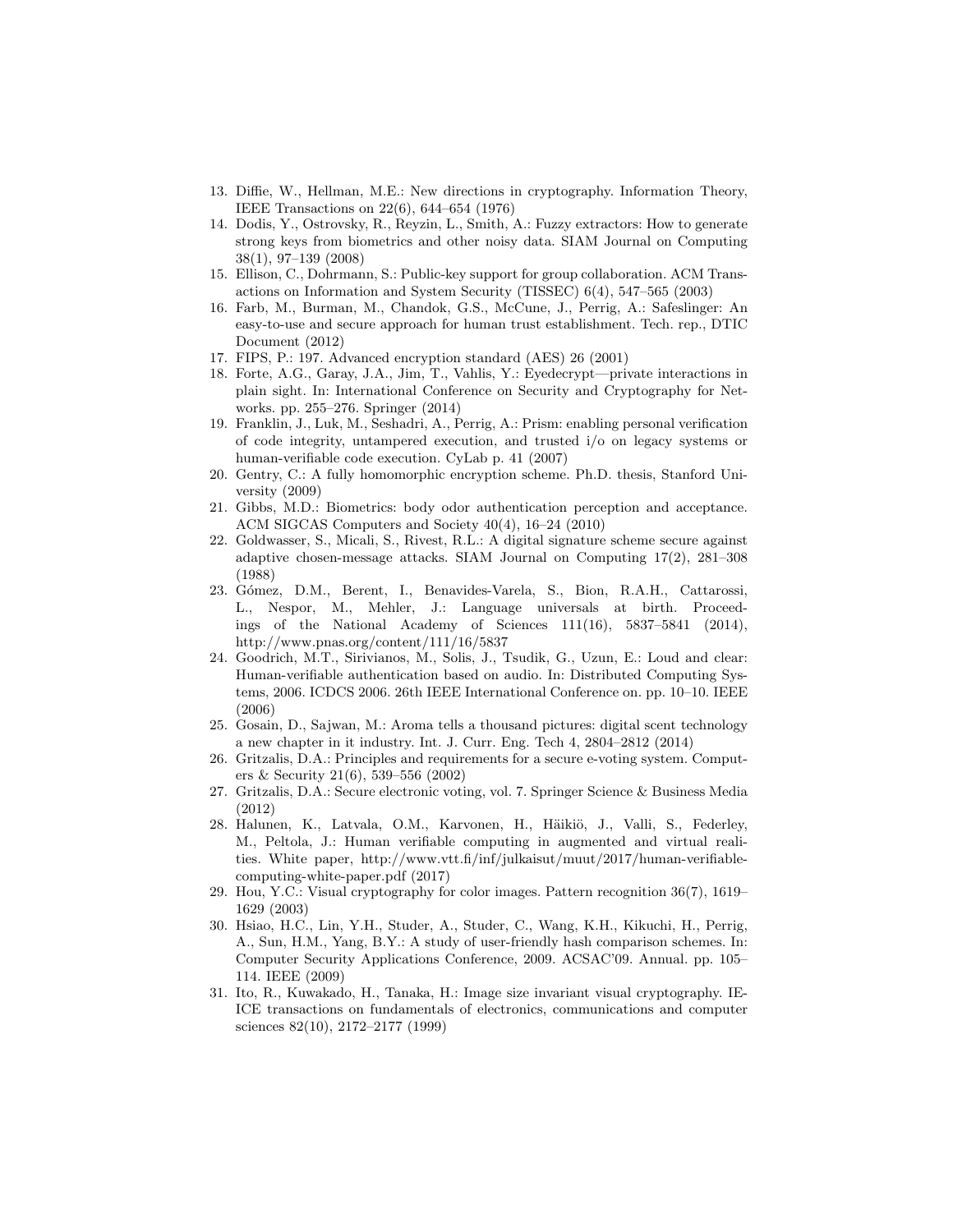- 32. Jinno, Y., Tsuchiya, T., Ohki, T., Takahashi, K., Ogata, W., Nishigaki, M.: A study on construction and security of computer-aided security schemes. In: The 2017 International Conference on Computational Science and Computational Intelligence (CSCI'17). IEEE (2017)
- 33. Juels, A., Weis, S.A.: Authenticating pervasive devices with human protocols. In: Annual international cryptology conference. pp. 293–308. Springer (2005)
- 34. Karro, J., Wang, J.: Towards a practical, secure, and very large scale online election. In: Computer Security Applications Conference, 1999.(ACSAC'99) Proceedings. 15th Annual. pp. 161–169. IEEE (1999)
- 35. King, J., Dos Santos, A.: A user-friendly approach to human authentication of messages. In: International Conference on Financial Cryptography and Data Security. pp. 225–239. Springer (2005)
- 36. Koblitz, N., Menezes, A.: Another look at security definitions. Advances in Mathematics of Communications 7(1), 1–38 (2013)
- 37. Koblitz, N., Menezes, A.J.: Another look at" provable security". Journal of Cryptology 20(1), 3–37 (2007)
- 38. Kremer, S., Ryan, M., Smyth, B.: Election verifiability in electronic voting protocols. In: European Symposium on Research in Computer Security. pp. 389–404. Springer (2010)
- 39. Kumar, A., Saxena, N., Tsudik, G., Uzun, E.: A comparative study of secure device pairing methods. Pervasive and Mobile Computing 5(6), 734–749 (2009)
- 40. Kutyłowski, M., Zagórski, F.: Scratch, click & vote: E2e voting over the internet. In: Towards trustworthy elections, pp. 343–356. Springer (2010)
- 41. Lantz, P., Johansson, B., Hell, M., Smeets, B.: Visual cryptography and obfuscation: A use-case for decrypting and deobfuscating information using augmented reality. In: Financial Cryptography and Data Security, pp. 261–273. Springer (2015)
- 42. Latvala, O.M., Peng, C., Honkamaa, P., Halunen, K.: "speak, friend, and enter" secure, spoken one-time password authentication. In: 2018 9th IFIP International Conference on New Technologies, Mobility and Security (NTMS). pp. 1–5 (Feb 2018)
- 43. Lin, Y.H., Studer, A., Chen, Y.H., Hsiao, H.C., Kuo, L.H., McCune, J.M., Wang, K.H., Krohn, M., Perrig, A., Yang, B.Y., et al.: Spate: small-group pki-less authenticated trust establishment. IEEE Transactions on Mobile Computing 9(12), 1666–1681 (2010)
- 44. Lindsey, D.T., Brown, A.M.: World color survey color naming reveals universal motifs and their within-language diversity. Proceedings of the National Academy of Sciences 106(47), 19785–19790 (2009), http://www.pnas.org/content/106/47/19785
- 45. Mancuso, V.F., Greenlee, E.T., Funke, G., Dukes, A., Menke, L., Brown, R., Miller, B.: Augmenting cyber defender performance and workload through sonified displays. Procedia Manufacturing 3, 5214–5221 (2015)
- 46. Marie, C., Kujala, T., Besson, M.: Musical and linguistic expertise influence preattentive and attentive processing of non-speech sounds. Cortex  $48(4)$ ,  $447 - 457$ (2012), http://www.sciencedirect.com/science/article/pii/S0010945210002881
- 47. Mayrhofer, R., Gellersen, H.: Shake well before use: Authentication based on accelerometer data. In: Pervasive computing, pp. 144–161. Springer (2007)
- 48. Mayrhofer, R., Welch, M.: A human-verifiable authentication protocol using visible laser light. In: Availability, Reliability and Security, 2007. ARES 2007. The Second International Conference on. pp. 1143–1148. IEEE (2007)